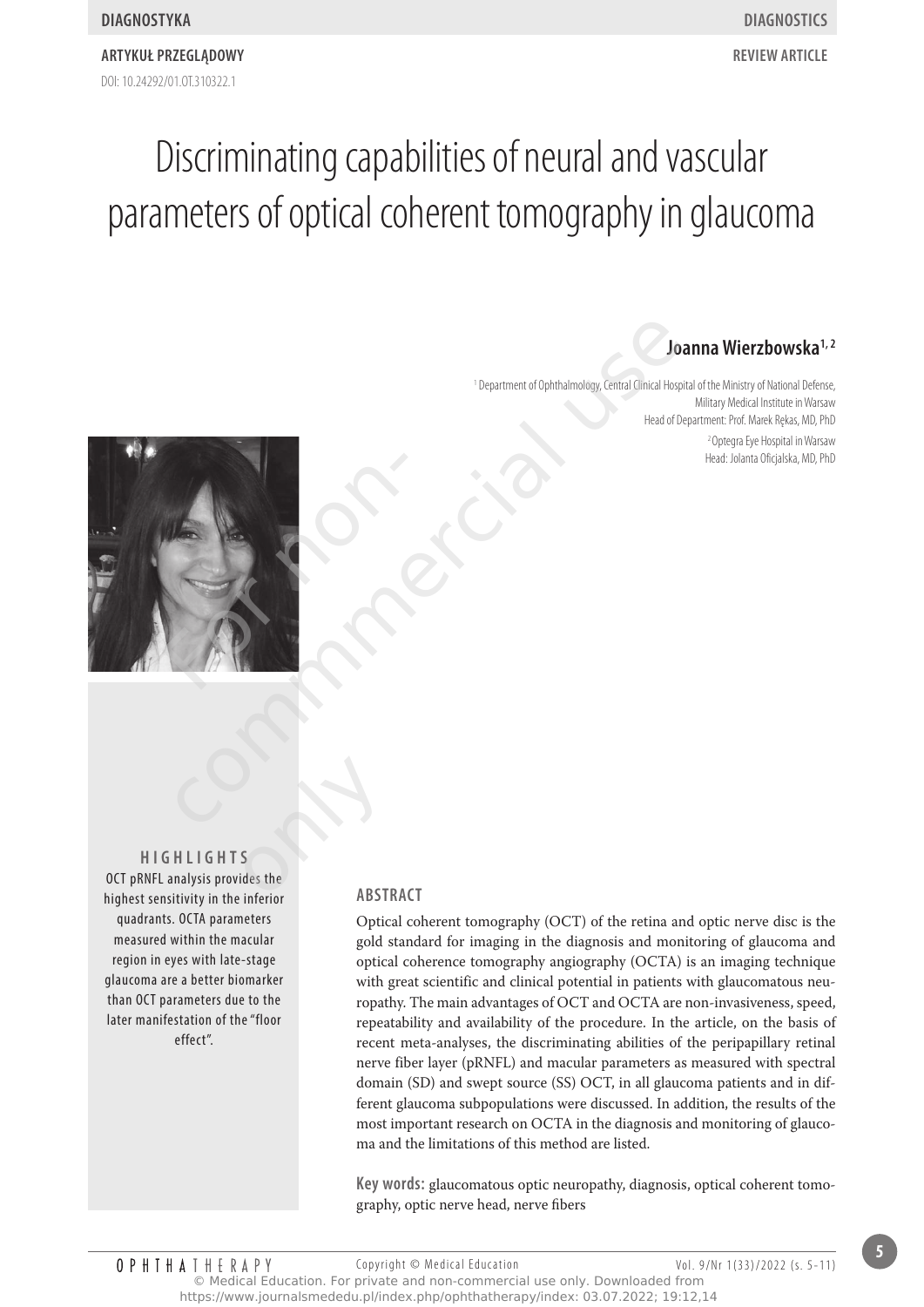#### **introduction**

Glaucoma is a chronic optic neuropathy which is characterized by progressive loss of retinal ganglion cells (RGCs) and their axons and glial tissue, which leads to characteristic structural damage to the optic nerve head (ONH), retinal nerve fiber layer (RNFL) and visual field (VF) defects. Glaucoma is an incurable disease, however, early diagnosis and appropriate treatment allow to control the course of neuropathy and maintain a useful vision in many patients. For a long time of duration glaucoma is asymptomatic. Visual field defects can be detected with standard automated perimetry (SAP) when approximately 40% of RGCs are lost [1]. Therefore, structural evaluation of the ONH and surrounding RNFL are of particular importance in early glaucoma and allow to detect a loss of the nervous tissue even several years before VF defects occur.

# **opticAl coHerent tomogrApHy**

Optical coherent tomography (OCT) is a non-invasive, highly reproducible imaging technique that provides high resolution, colored linear scans of ocular tissues. In glaucoma diagnosis, OCT enables in vivo quantitative assessment of peripapillary RNFL (pRNFL), ONH and macula indices. Some pRNFL and macula thickness parameters can be also monitored over time. OCT, since it was launched in 2002, has evolved over the past decade. The spectral technique (SD-OCT), that was introduced in 2006 and replaced time-domain imaging (TD-OCT) as well as the swept source device (SS-OCT) enables high-speed data acquisition and better visualization of the anatomy of posterior vitreous structures, retina and choroid [2]. Property Actes Sccure<br>
FORENT TOMOGRAPHY<br>
FORENT TOMOGRAPHY<br>
FORENT TOMOGRAPHY<br>
FORENT TOMOGRAPHY<br>
FORENT SERVICE 2018<br>
FORENT SURFALL CONTERT AND AND THE ANDRENT SERVICE AND<br>
FORENT AND THE AND SERVICE SPACE ON THE ANDMEN In marking material wise to bout near the seal of buring particles and the common interest of the sealing of duration glucoma is asymptomatic. observed in OCT scans of eyes with<br>effects can be detected with standard automa

The human retina contains approximately 1.2 million RGCs, 50% of which are located in the central 8 degrees of the foveola [3]. Numerous studies have confirmed the relevance of macular ganglion cell complex (GCC) thickness, which comprises three innermost layers of the retina: RNFL, ganglion cell layer (GCL) and inner plexiform layer (IPL) in diagnosis of early glaucoma [4, 5]. Macular region is characterized by less anatomical variability and better reproducibility of measurements as compared to pRNFL and ONH. In some OCT devices, the GCL plus IPL algorithm (GCIPL) is also available, which eliminates the RNFL parameter from the analysis. It was assumed that the GCIPL algorithm, examining the area twice lower than the GCC algorithm can provide parameters with higher diagnostic sensitivity (like minimum GCIPL) than GCC, particularly in the early stages of glaucoma. In order to increase the diagnostic accuracy of the GCC algorithm, focal loss (FLV) and global loss of GCC volume (GLV) analyses were implemented in the software of some SD-OCT devices. ation of the anatomy of<br>ha and choroid [2].<br>htains approximately 1.2<br>e located in the central {<br>erous studies have confi<br>nglion cell complex (GC<br>nree innermost layers of t

OCT possess also some limitations and traps, responsible for false-positive results. Interpretation of SD-OCT examinations requires a rigorous technique and comparison with data of the clinical examination. A number of conditions, such as variability of normal optic discs, anomalies associated with myopia, limitations of the normative database or artifacts (blink, saccades, media opacities, segmentation errors) may produce confounding outcomes, which, without being verified by clinical examination, may lead to incorrect classifications and/or incorrect therapeutic decisions towards for both healthy and sick eyes [6]. Also "floor effect" observed in OCT scans of eyes with late-stage glaucoma makes the follow-up of the structural changes in pRNFL below the 45–55 μm threshold no longer possible. Interpretation of the isolated deterioration of macular OCT indices should be based on correlation of local indices with pRNFL analysis and fundus findings. Technological differences that occur between different OCT platforms or generations of the same devices cause that the results obtained on them should not be quantitatively compared.

The main objective of the meta-analysis of Kansal et al. [7] that was published in 2018, was to compare the glaucoma diagnostic accuracy of pRNFL and macular parameters obtained by five most commonly used OCT devices. 150 clinical trials involving 16 104 eyes with glaucoma and comparative group of 11 543 healthy eyes were included. Areas under the receiver operating characteristic (ROC) curve (AUROCs) of following variables were compared: pRNFL thickness (average and of individual sectors), GCC thickness (average, in superior and inferior hemispheres), focal loss volume (FLV) and total GCC loss (global loss volume, GLV), GCIPL thickness (average, in individual sectors and minimal) and total thickness of the macula (the last variable related to TD-OCT technology). Pooled AUROCs of pRNFL and macular OCT parameters for all glaucoma patients and for different glaucoma subpopulations are reported in table 1.

The meta-analysis revealed that in the population of all glaucoma patients, AUROC was the highest for the average pRNFL thickness (0.897), then for the pRNFL thickness in the inferior (0.895) and superior (0.855) sectors. In the same population, the diagnostic accuracy of the GCIPL model was highest for the minimum thickness (AUROC 0.898) followed by the thicknesses: in the inferotemporal (0.877), inferior (0.860), average (0.858) and superotemporal (0.825) sectors. The AUROCs in the GCC model were the highest for the average thicknesses of GCC and FLV (both 0.885), then for the GCC thicknesses in the inferior hemisphere (0.875) and GLV (0.868). In this analysis, no statistical differences were found in the diagnostic accuracy of average thicknesses of pRNFL, GCC and GCIPL as glaucoma classifiers (AUROCs 0.897, 0.885 and 0.858, respectively).

The pRNFL, GCC and GCIPL parameters had also similar diagnostic accuracy in differentiating between perimetric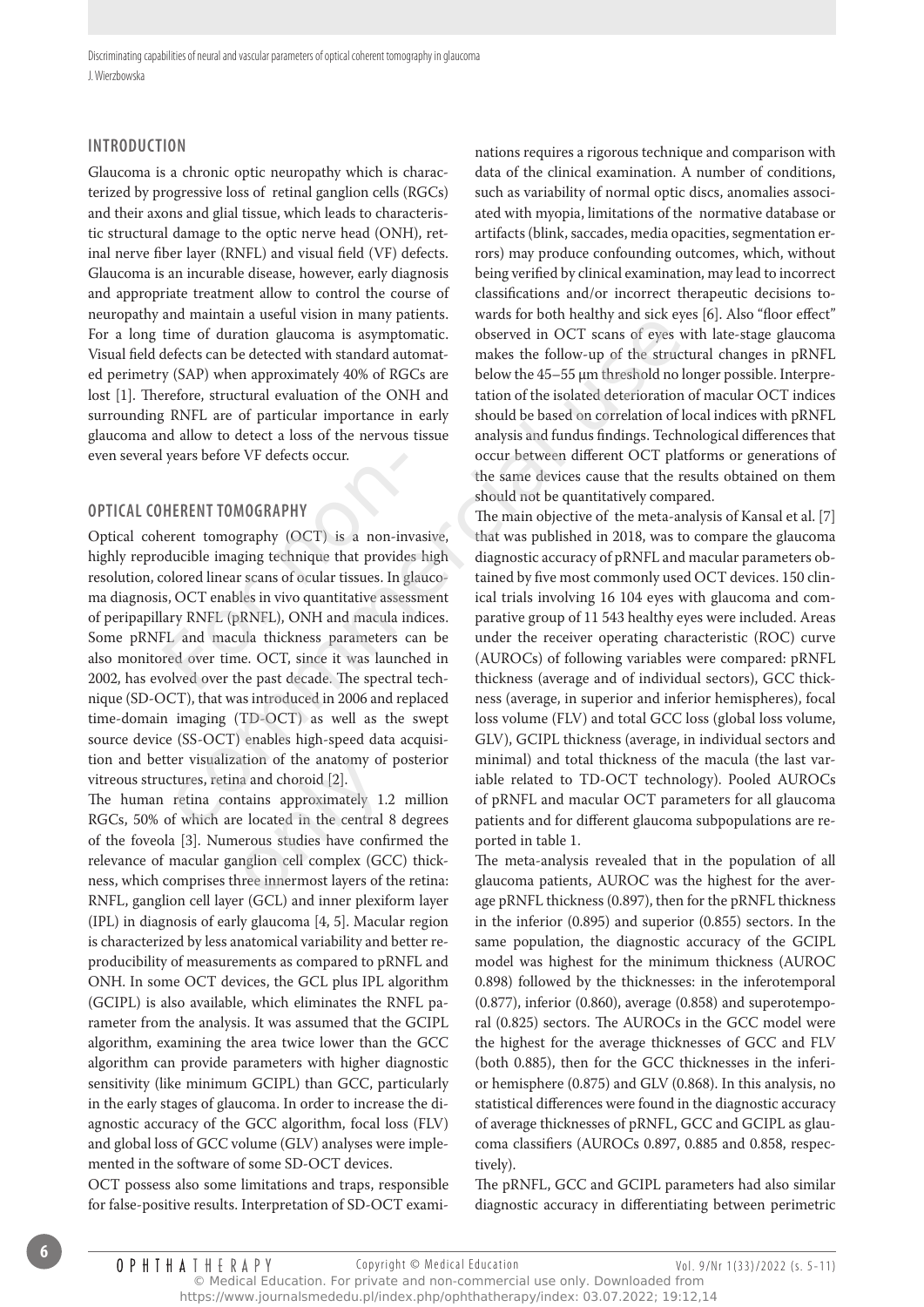| Pooled AUROCs of pRNFL and macular OCT parameters in all glaucoma patients and in different glaucoma subpopulations. |                    |       |       |                           |       |       |                          |                          |                             |                          |                          |                          |
|----------------------------------------------------------------------------------------------------------------------|--------------------|-------|-------|---------------------------|-------|-------|--------------------------|--------------------------|-----------------------------|--------------------------|--------------------------|--------------------------|
| <b>OCT</b> parameters                                                                                                | <b>AUROC pRNFL</b> |       |       | <b>AUROC Macula - GCC</b> |       |       |                          |                          | <b>AUROC Macula - GCIPL</b> |                          |                          |                          |
| Populations                                                                                                          | Ave                | Inf   | Sup   | Ave                       | Inf   | Sup   | <b>GLV</b>               | <b>FLV</b>               | Ave                         | Inf                      | Sup                      | Min                      |
| All glaucoma                                                                                                         | 0.897              | 0.895 | 0.855 | 0.885                     | 0.875 | 0.812 | 0.868                    | 0.885                    | 0.858                       | 0.860                    | 0.797                    | 0.898                    |
| Perimetric                                                                                                           | 0.905              | 0.907 | 0.870 | 0.895                     | 0.883 | 0.817 | 0.895                    | 0.874                    | 0.864                       | 0.861                    | 0.787                    | 0.904                    |
| Pre-perimetric                                                                                                       | 0.831              | 0.828 | 0.774 | 0.797                     | 0.803 | 0.755 | 0.824                    | 0.769                    | 0.762                       | 0.756                    | 0.739                    | ٠                        |
| Mild                                                                                                                 | 0.907              | 0.897 | 0.854 | 0.861                     | 0.850 | 0.789 | $\overline{\phantom{a}}$ | $\overline{\phantom{a}}$ |                             | $\overline{\phantom{a}}$ | $\overline{\phantom{a}}$ | $\overline{\phantom{0}}$ |
| Moderate to advanced                                                                                                 | 0.964              | 0.953 | 0.914 | 0.938                     | 0.911 | 0.852 | 0.926                    | 0.927                    |                             | $\overline{\phantom{a}}$ |                          | -                        |
| Myopic                                                                                                               | 0.917              | 0.937 | 0.880 | 0.953                     | 0.939 | 0.913 | 0.924                    | 0.898                    | 0.905                       | 0.918                    | 0.851                    | ٠                        |

**tAble 1**

OCT – optical coherent tomography; AUROC – area under the receiver operating characteristic curve; pRNFL – peripapillary retinal nerve fiber layer; GCC – ganglion cell complex; GCIPL – ganglion cell layer plus inner plexiform layer; Ave – average; Inf – inferior; Sup – superior; GLV – global loss volume; FLV – focal loss volume; Min – minimum.

glaucoma and healthy eyes; the AUROCs of these markers did not differ significantly, although their values were higher than those for general population of glaucoma (AUROCs 0.905, 0.895 and 0.864, respectively).

In the eyes with pre-perimetric glaucoma, the diagnostic accuracy of average pRNFL thickness was significantly higher than that of GCC and GCIPL (AUROCs 0.831, 0.797 and 0.762, respectively). Of the pRNFL parameters, the average thickness and thickness in the inferior and superior quadrants had a statistically higher AUROCs compared to the AUROCs of the other indices (AUROCs 0.831, 0.828 and 0.774, respectively) [7]. nd healthy eyes; the AUROCs of these m<br>or significantly, although their values were<br>e for general population of glaucoma (AU<br>and 0.864, respectively).<br>with pre-perimetric glaucoma, the diag<br>f average pRNFL thickness was si

Higher diagnostic accuracy of pRNFL parameters than the macular ones may be due to the fact that primary damage in glaucoma refers to nerve fibers and precedes the loss of RGCs. It is assumed that neuronal degeneration of the neuron is starting from the synapses and is progressing backwards towards its soma in the mechanism of "dye-back" [8]. Sequential, slow injury and death of RGCs may last several years at the "subthreshold", quantitatively undetectable level, even in the area of macula. e to the fact that primar<br>rve fibers and precedes t<br>neuronal degeneration of<br>synapses and is progress<br>in the mechanism of "dye-<br>nd death of RGCs may la<br>d", quantitatively undeted

However, when interpreting numerical values for global, sectorial and meridian mean pRNFL in eyes suspected of glaucoma it should be taking into account that there are interindividual variations of average pRNFL thickness, ranging between 89 and 113 μm in healthy eyes. According to Hood [9], in the presence of a paracentral scotoma, projection of GCC defect visualized on the OCT deviation map of probability of changes onto the 10-2 VF examination provides more precise comparative analysis then considering the numerical parameters of the OCT.

It was shown in Kansal [7] study that the pRNFL and GCC OCT parameters had similar diagnostic accuracy at distinguishing between eyes with moderate to severe glaucomatous eyes and those without glaucoma. In eyes with advanced glaucoma GCC or GCILM analysis can be used to monitor glaucoma progression when analysis of pRNFL is no longer reliable because of the floor threshold.

The diagnosis of glaucoma in moderate or high myopic eyes remains a challenge due to the numerous anatomical variants accompanying myopia which generate a high false-positive rate. According to the data from Kansal study [7], in myopic eyes with glaucoma, the diagnostic accuracy of average thicknesses of RNFL, GCC and GCIPL were similar (AUROCs 0.917, 0.905 and 0.953, respectively). The nasal RNFL thickness was demonstrated to have the lowest diagnostic value as a glaucoma classifier in myopic eyes (AUROC 0.617). In clinical practice, analysis of the GCC is very reproducible in eyes with high myopia and is a very reliable marker in myopic eyes with accompanying severe peripapillary atrophy. ic  $\frac{0.831}{0.937}$   $\frac{0.838}{0.854}$   $\frac{0.754}{0.854}$   $\frac{0.854}{0.850}$   $\frac{0.755}{0.824}$   $\frac{0.769}{0.762}$   $\frac{0.762}{0.937}$   $\frac{0.837}{0.884}$   $\frac{0.851}{0.852}$   $\frac{0.859}{0.925}$   $\frac{0.927}{0.927}$   $\frac{0.917}{0.937}$   $\$ 

It was demonstrated by Lin et al. [10] that the best parameters distinguishing eyes with early normal tension glaucoma (NTG) from those without glaucoma are: average pRNFL thickness (AUROC 0.896), pRNFL thickness in the superior-temporal sector (AUROC 0.882) and GCC thickness in the superior outer sector (AUROC 0.820).

The basis of another review, made by Oddone et al. [11] in 2016, were 34 studies in which the SD-OCT analysis of 5026 eyes were subjected. The study showed similar or slightly lower diagnostic accuracy of macular parameters compared to pRNFL parameters in glaucoma. The authors found that the thickness of pRNFL in the inferior sectors and the minimum thickness of GCIPL were the best SD- -OCT markers, distinguishing the eyes with perimetric glaucoma from healthy eyes.

Glaucoma is a disease of the optic nerve and the presence of documented glaucoma changes within the ONH is the reference standard for the diagnosis of glaucoma. However, measurements within ONH with OCT are less relevant than pRNFL and GCC/GCIPL analysis due to the multiple anatomical variants of healthy optic discs, ONH anoma-

© Medical Education. For private and non-commercial use only. Downloaded from https://www.journalsmededu.pl/index.php/ophthatherapy/index: 03.07.2022; 19:12,14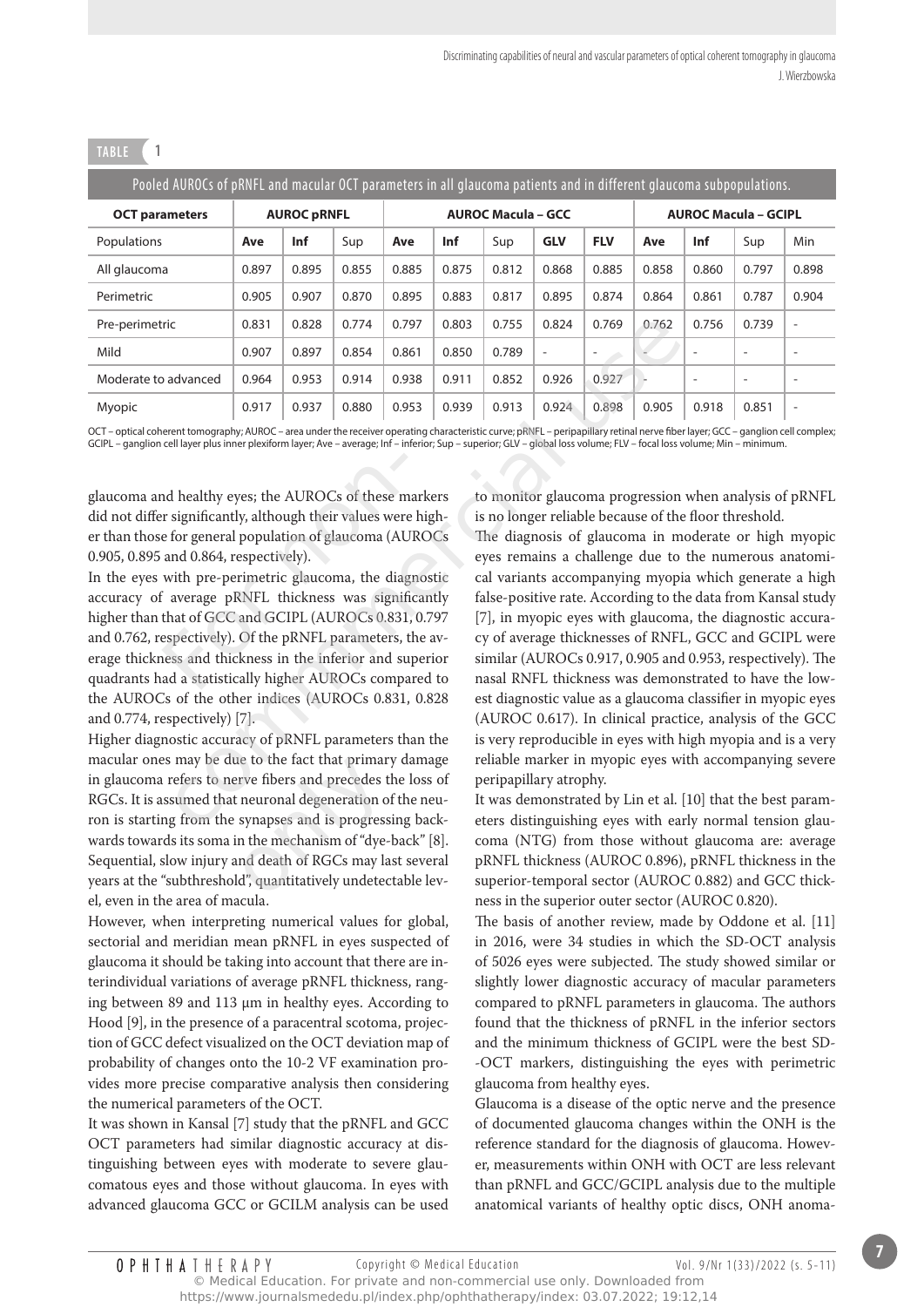lies (tilted disc syndrome, drusen, high myopia) and frequent presence of PPA. The clinical interpretation of ONH morphology should always take into account disc size and clinical appearance of the optic disc. Asymmetrical ONH lesions are always a warning sign. It was shown by Xu et al. [12] that rim area was the most discriminant ONH parameter (AUROC 0.861). However, rim area was a significantly weaker glaucoma classifier than the average thickness of RNFL and the minimum thickness of GCL-IPL (AUROCs 0.904 and 0.892, respectively). New algorithms of the detection of the extremities of Bruch's membrane (minimum rim width, MRW) such as mean global MRW, inferior temporal MRW and BMO-MRW index) precise an ONH lesion [13].

#### **opticAl coHerent tomogrApHy AngiogrApHy**

Optical coherent tomography angiography (OCTA) is a non-invasive, static technique, in which red blood cells play role as a natural contrast agent to create three-dimensional images of microvascular networks at a given time. The beginning of the OCTA era dates back to 2007, when the Doppler technique was successfully combined with the spectral domain . In the following years, various algorithms (OMAG, SSADA, OCTARA and speckle variance) for the analysis of changes in the reflection signals were introduced. The<br>
Internet tomography angiography (OC"<br>
ive, static technique, in which red bloo<br>
a natural contrast agent to create three-ces<br>
of microvascular networks at a giver<br>
ing of the OCTA era dates back to 2007<br>
technique was

In macula region the OCTA software automatically visualizes blood vessels in four segments:

- 1. the superficial vascular plexus (a regular network around the foveal avascular zone [FAZ]) formed by the branches of the central retinal artery)
- 2. the deep vascular plexus (formed by the vessels of the inner nucleated and outer plexus layers) ral retinal artery)<br>exus (formed by the vess<br>outer plexus layers)<br>tter layers of retina (whe
- 3. at the level of the outer layers of retina (where vessels are absent)
- 4. in choriocapillaries.

The analysis may concern the whole en face image, the parafoveal and the perifoveal regions; 6 mm  $\times$  6 mm scans are best used for testing.

In the optic disc region, the OCTA examination shows four layers:

- 1. vessels at the vitreous level (visible only in the neovascularization on the ONH)
- 2. vessels on the surface of the retina and the ONH, i.e. central retinal artery and vein with their branches
- 3. radial peripapillary capillaries (RPC) located in the RNFL
- 4. vessels at the level of the retinal pigment epithelium (absent in healthy eyes).

To test the blood flow in the optic disc region, 4.5 mm  $\times$ 4.5 mm scans are best used and the analysis may concern: the whole *en face* image, the papillary region, the peripapillary region and area within the disc.

The OCTA software measures the various parameters:

- 1. vessel density (VD), defined as the percentage area occupied by vessels in the tested region
- 2. disc flow index (DFI), flow index (FI) or blood flow index (BFI)
- 3. the peripapillary deep-layer microvascular dropout (MvD)
- 4. area and diameters of FAZ.

In OCTA, glaucoma eyes demonstrate areas with an atrophic network of RPCs, superficial and deep vascular plexus, often corresponding to a focal thinning of the RNFL (fig. 1). The greatest differences in the parameters of OCTA in the peripapillary region between patients with glaucoma and healthy patients were found in the inferior-temporal and superior-temporal sectors [14–16]. The area in the macular region that is most susceptible to damage in glaucoma is the inferior-temporal region [17, 18]. Kurysheva et al. [19] showed that in the differentiation between early glaucoma eyes and healthy eyes, the diagnostic accuracy of the whole en face macula image density of the superficial vascular plexus was significantly higher than that of the peripapillary region and the optic disc. On the other hand, in the differentiation of eyes with moderate and advanced glaucoma and eyes with early glaucoma, the highest value as the OCTA classifier was demonstrated for the RPC density in the inferior-temporal sector (whole en face ONH image) [19]. er nummari unchesies or GC-FFTF (NONCOSS)<br>
29, respectively). New algorithms of the detec-<br>
4. area and diameters of FAZ,<br>
tremities of Bruch's membrane (minimum rim<br>
3) such as mean global MRW, inferior temporal<br>
in OCTA,

In the study by van Melkebeke et al. [20], published in 2018, the value of OCTA in patients with various types of glaucoma, on the basis of 54 full-text articles was analyzed. The analysis showed that OCTA is a test with high repeatability and reproducibility both in healthy and glaucoma eyes (coefficient of repeatability, CR < 7%). OCTA parameters were significantly decreased in glaucoma eyes and had diagnostic accuracy similar to SD-OCT structural parameters. The highest diagnostic accuracy, measured as the AUROC was demonstrated by the parameters – VD and FI in the peripapillary region and in the 6 mm  $\times$  6 mm macular region. OCTA vessel density was significantly reduced in eyes with normal tension glaucoma (NTG), ocular hypertension, preperimetric glaucoma and in eyes suspected of glaucoma. It was shown by Köse et al. [21], that the whole en face macula image density of the superficial vascular plexus was significantly lower in eyes with pseudoexfoliation glaucoma than in eyes with primary open-angle glaucoma (POAG). Zivkovic et al. [22] have found that horizontal, vertical and maximum diameters as well as the area of FAZ was significantly increased in eyes with NTG as compared to the healthy eyes. In eyes with angle-closure glaucoma, OCTA parameters appear to be a less accurate diagnostic param-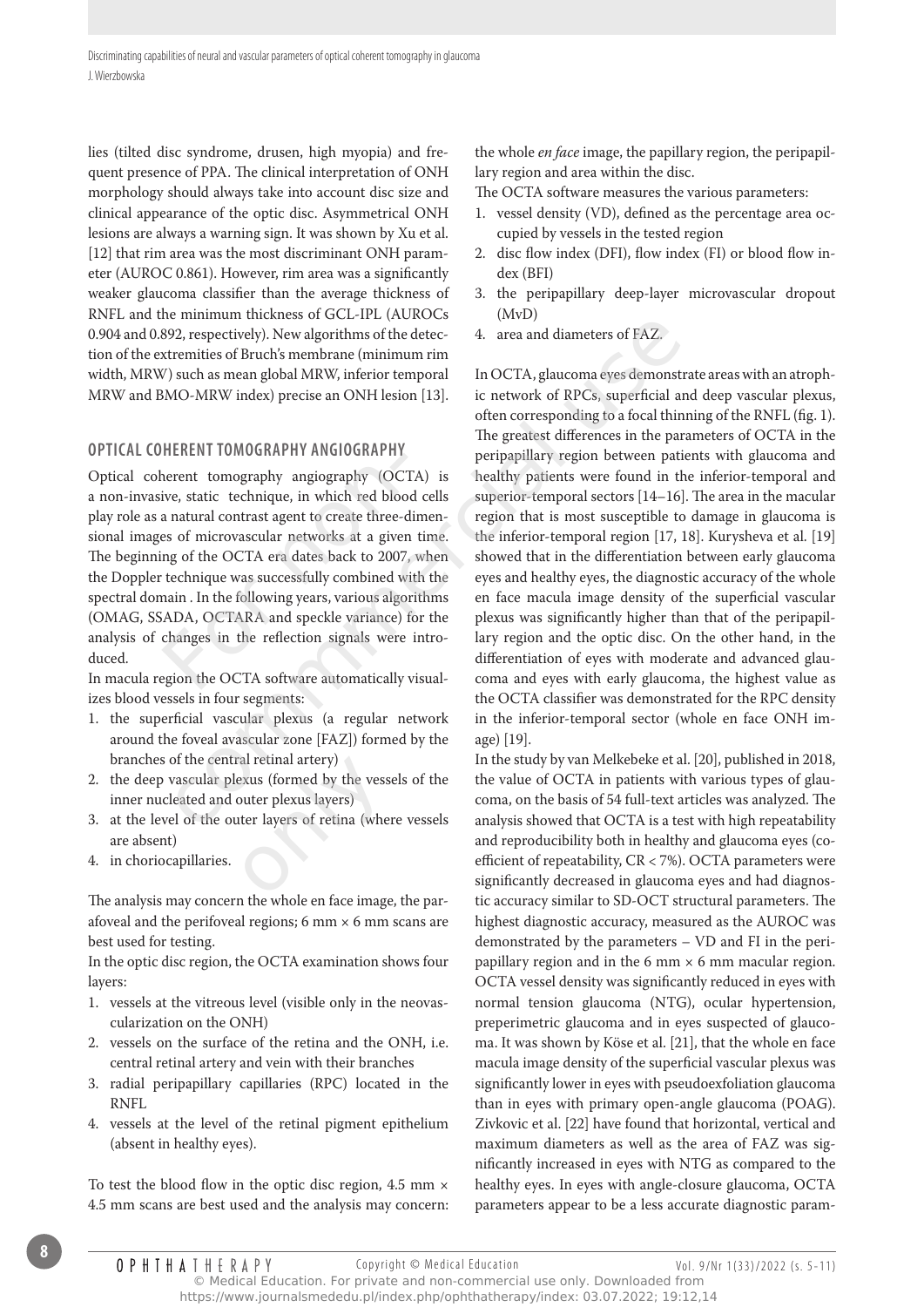# **Figure 1**

Thickness maps of the peripapillary retinal nerve fiber layer, angiograms of radial peripapillary capillaries, angiograms of macular superficial and deep vascular plexus in the healthy eye, in the eye with early glaucoma and in the eye with advanced glaucoma.



OCTA – optical coherent tomography angiography; SD-OCT – spectral-domain optical coherent tomography.

eter than OCT structural parameters, presumably due to less frequent perfusion abnormalities compared to the eyes with POAG.

The analysis also showed that OCTA hemodynamic parameters correlated with SD-OCT structural parameters and functional SAP or microperimetry indices. Moreover, some authors [23] have found that the correlation between the mean retinal sensitivity as measured by microperimetry and the mean superficial plexus density of the whole macula is greater than the correlation between mean defect (MD) SAP and mean RNFL thickness in the peripapillary area. They showed also that the hemodynamic parameters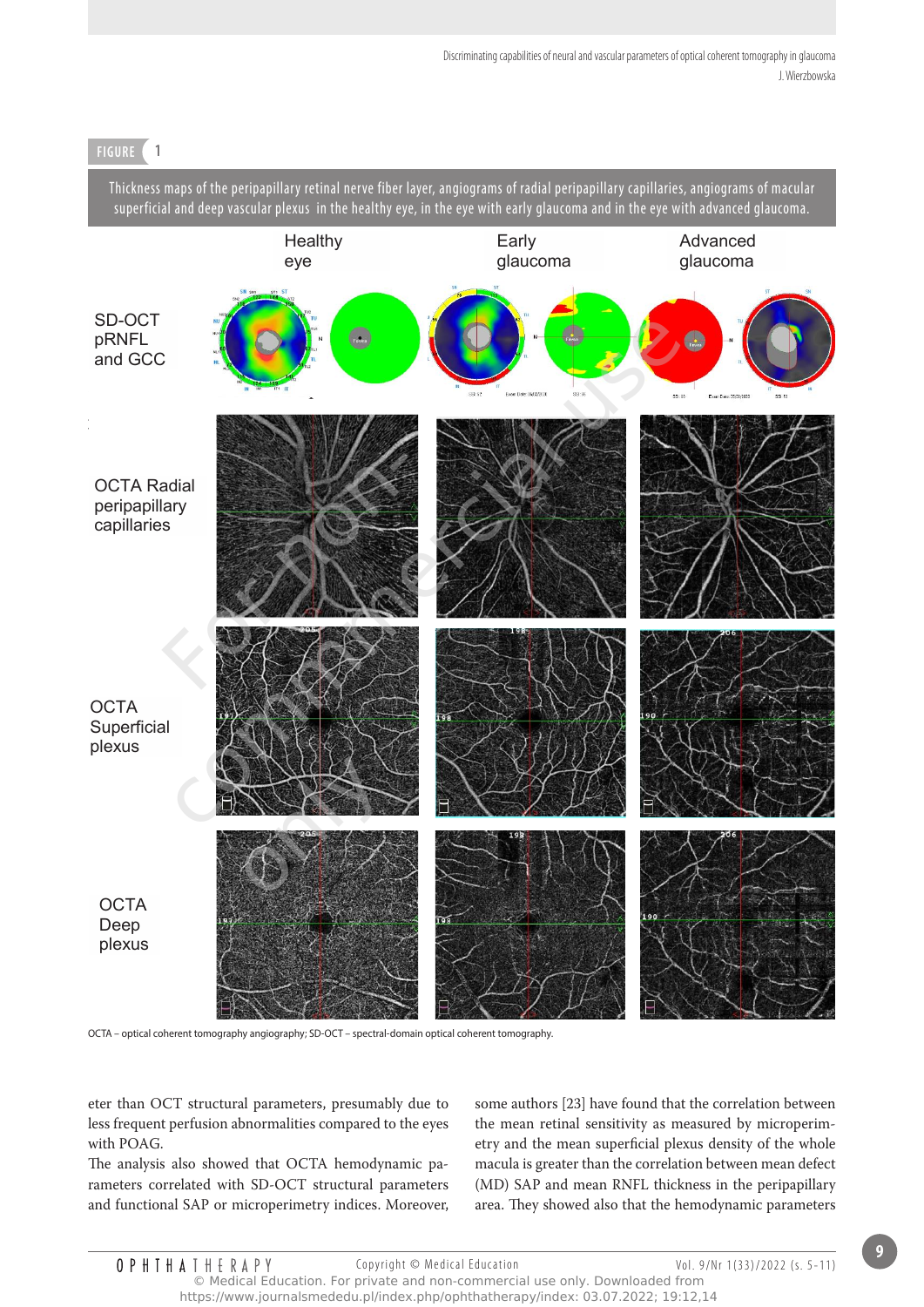of OCTA and structural parameters of SD-OCT have comparable diagnostic sensitivity [23].

It was also demonstrated that the parameters of OCTA measured within the macular region in eyes with late-stage glaucoma are more sensitive biomarkers of the damage than the structural parameters of OCT. It has been also shown that the density of superficial vascular plexus of the macular region has a much lower threshold level than pRNFL and allows the monitoring of structural changes in the late stages of very advanced glaucoma up to the MD level of -25 decibels (dB) [24].

The studies published so far have provided preliminary data on the usefulness of OCTA technology in monitoring glaucoma progression. It has been shown by Moghimi et al. [25] in a 2-year prospective study, that lower baseline mean superficial vascular plexus density of the whole macula (< 50.4%) and lower mean RPC density of the whole ONH (< 52.5%) are associated with greater progression in perimetric glaucoma eyes. vascular plexus density of the whole in<br>the discussion of the whole<br>re associated with greater progression in<br>coma eyes.<br>sess also considerable limitations such<br>rmative basis and the influence of pupil<br>ical structures, sac

OCTA possess also considerable limitations such as the lack of a normative basis and the influence of pupil width, haze of optical structures, saccades and unstable fixation

of the patient on the strength of the reflection signal and examination artifacts. Vascular density (VD) measured by OCTA is a more variable parameter than pRNFL thickness, which may be influenced during the measurement by such factors as: intraocular pressure fluctuations, systemic circulation, vascular dysregulation, oxygenation in the retina or hypercapnia.

### **conclusion**

Considerable progress which have been made in OCT and OCTA technology during last two decades resulted in increasing precision in the structural analysis of various regions and tissues affected by glaucoma. However, OCT findings need to be analyzed in detail and must be interpreted in the light of clinical findings and visual field examination. OCTA is an imaging technique with great scientific and clinical potential, which may contribute to increase the knowledge about the pathogenesis of glaucoma. Further research is needed to determine the usefulness of OCTA technology in monitoring the progression of glaucoma. in monting of stuctural changes in the late<br>
andwarded glaucoma up to the MD level of -25<br>
[24]. Considerable progress which have<br>
lightlested so far have provided preliminary and OCTA technology during last<br>
sestillness

*Figures: from the author's own materials.*

#### **correspondence Joanna Wierzbowska, md, phd, Assoc. prof.**

Department of Ophthalmology, Central Clinical Hospital of the Ministry of National Defense, Military Institute of Medicine 04-141 Warszawa, ul. Szaserów 128 e-mail: jwierzbowska@wim.mil.pl the Szabelow 126<br>ka@wim.mil.pl

#### **orcid**

Joanna Wierzbowska – ID – http://orcid.org/0000-0002-6993-7518

#### **References**

- 1. Quigley HA, Dunkelberger GR, Green WR. Retinal ganglion cell atrophy correlated with automated perimetry in human eyes with glaucoma. Am J Ophthalmol. 1989; 107: 453-64.
- 2. Park HY, Shin HY, Park CK. Imaging the posterior segment of the eye using swept-source optical coherence tomography in myopic glaucoma eyes: comparison with enhanced-depth imaging. Am J Ophthalmol. 2014; 157: 550-7.
- 3. Agudo-Barriuso M, Villegas-Pérez MP, de Imperial JM et al. Anatomical and functional damage in experimental glaucoma. Curr Opin Pharmacol. 2013; 13: 5-11.
- 4. Lee SY, Lee EK, Park KH et al. Asymmetry Analysis of Macular Inner Retinal Layers for Glaucoma Diagnosis: Swept-Source Optical Coherence Tomography Study. PLoS One. 2016; 11: e0164866.
- 5. Chen MJ, Yang HY, Chang YF et al. Diagnostic ability of macular ganglion cell asymmetry in Preperimetric Glaucoma. BMC Ophthalmol. 2019; 19: 12.
- 6. Asrani S, Essaid L, Alder BD et al. Artifacts in spectral-domain optical coherence tomography measurements in glaucoma. JAMA Ophthalmol. 2014; 132: 396-402.
- 7. Kansal V, Armstrong JJ, Pintwala R et al. Optical coherence tomography for glaucoma diagnosis: An evidence based meta-analysis. PLoS One. 2018; 13: e0190621.
- 8. Nickells RW. Retinal ganglion cell death in glaucoma: the how, the why, and the maybe. J Glaucoma. 1996; 5: 345-56.